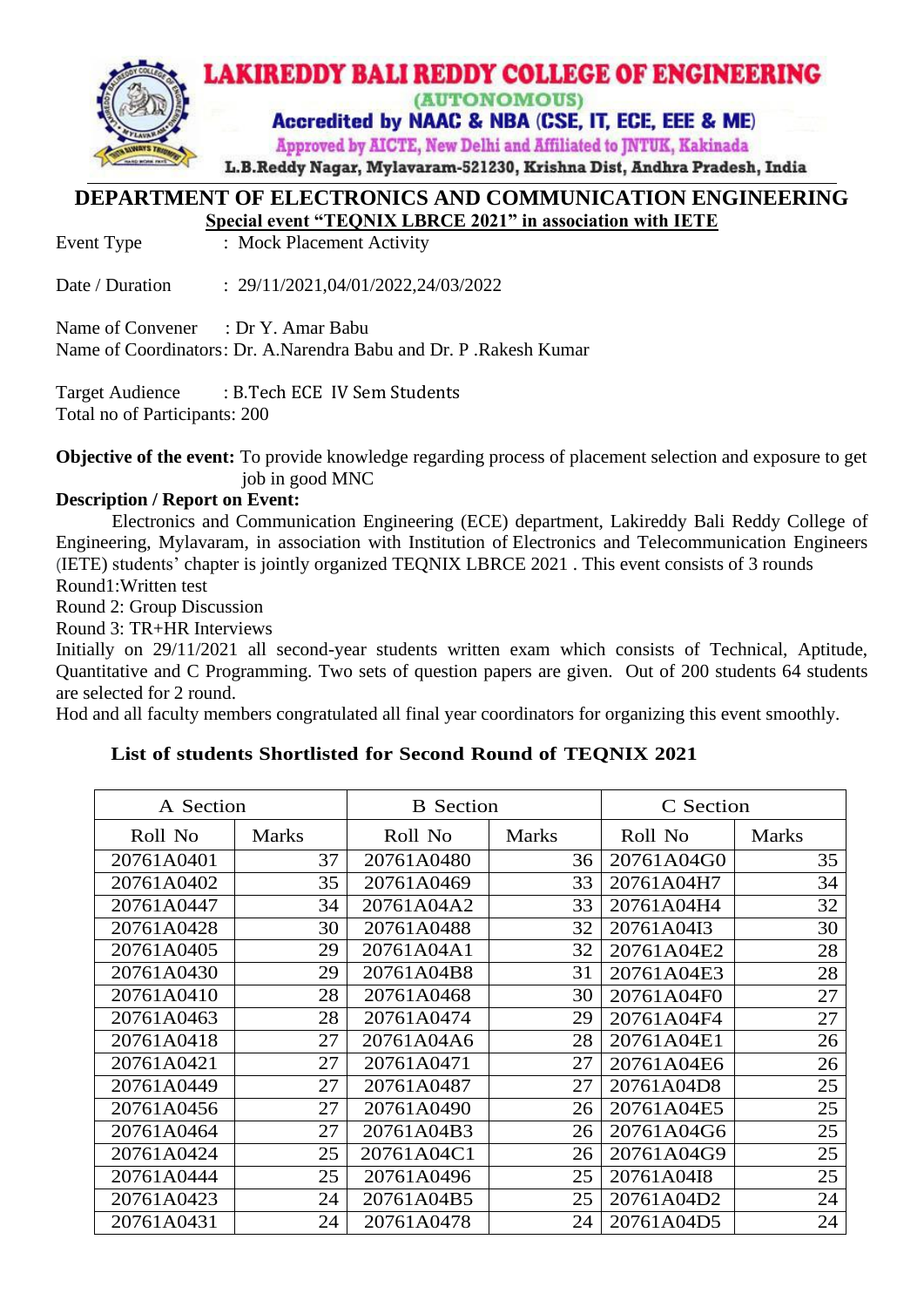| 20761A0414 | 24.             | 20761A0484 | 24 <sub>1</sub> | 20761A04G7 | 24 |
|------------|-----------------|------------|-----------------|------------|----|
| 20761A0435 | 24 <sub>1</sub> | 20761A04A4 | 24              | 20761A04H8 | 24 |
| 20761A0441 |                 | 20761A04B4 | 24 <sub>1</sub> | 20761A04J0 | 24 |
| 20761A0407 | $2^{\circ}$     | 20761A04C0 | 24              | 20761A04J1 | 24 |
|            |                 |            |                 | 20761A04D9 | 24 |

For this 64 students round 2 and round 3 is conducted and the final winners from each section are

# **List of student winners for TEQNIX 2021 in association with IETE**

| A Section  |       | <b>B</b> Section |       | C Section  |       |
|------------|-------|------------------|-------|------------|-------|
| Roll No    | Place | Roll No          | Place | Roll No    | Place |
| 20761A0414 |       | 20761A04B8       |       | 20761A04G7 |       |
| 20761A0421 |       | 20761A0480       |       | 20761A04G6 |       |
| 20761A0430 |       | 20761A0488       |       | 20761A04I8 |       |

All the winners are awarded with good book entitled with "Indian Innovators"

### **Feedback / Suggestions :**

1. Suggested to conduct similar events in the future.

## **Photographs :**